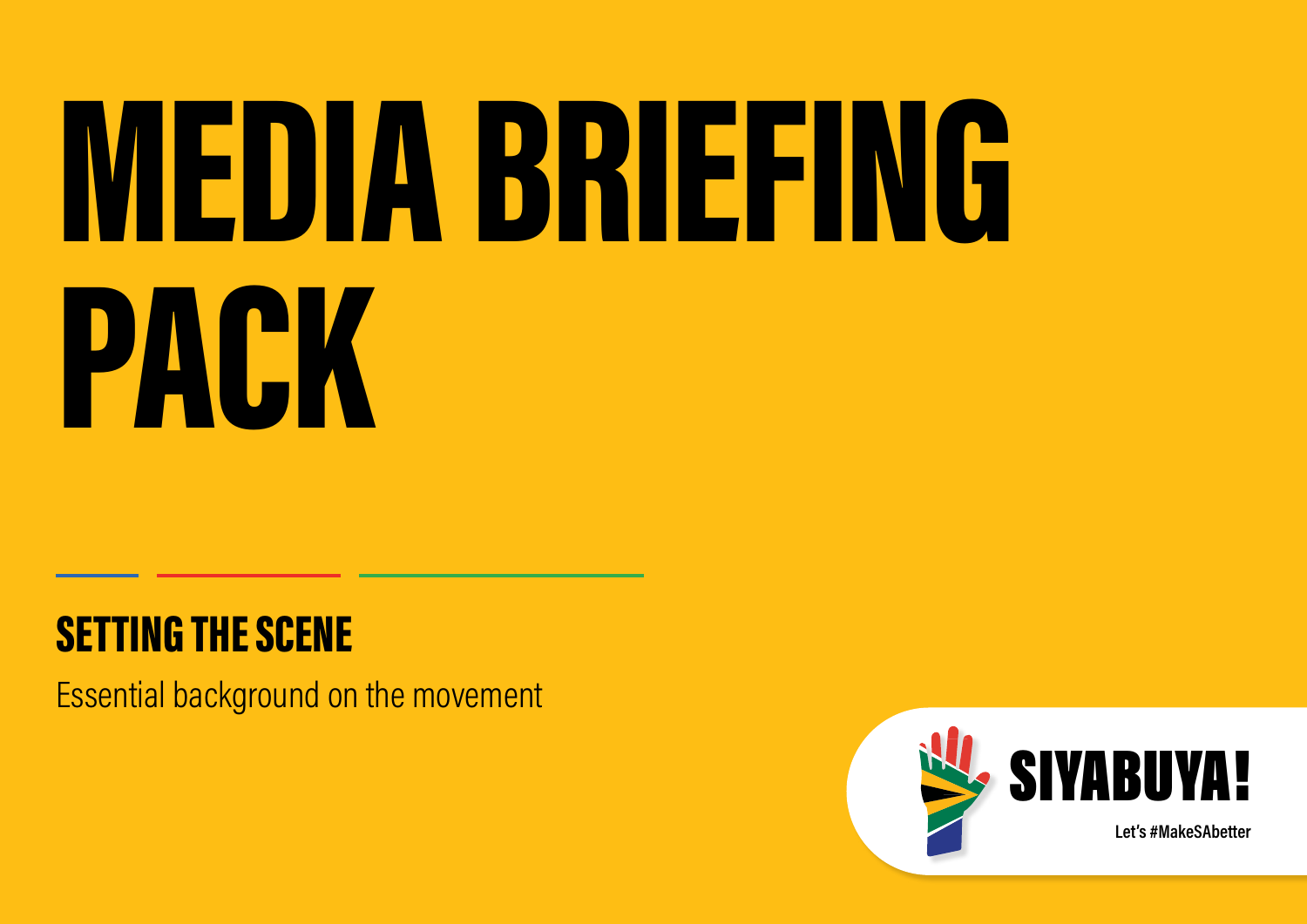### **Contents**

### 1. Introducing the movement 03

2. Further resources 05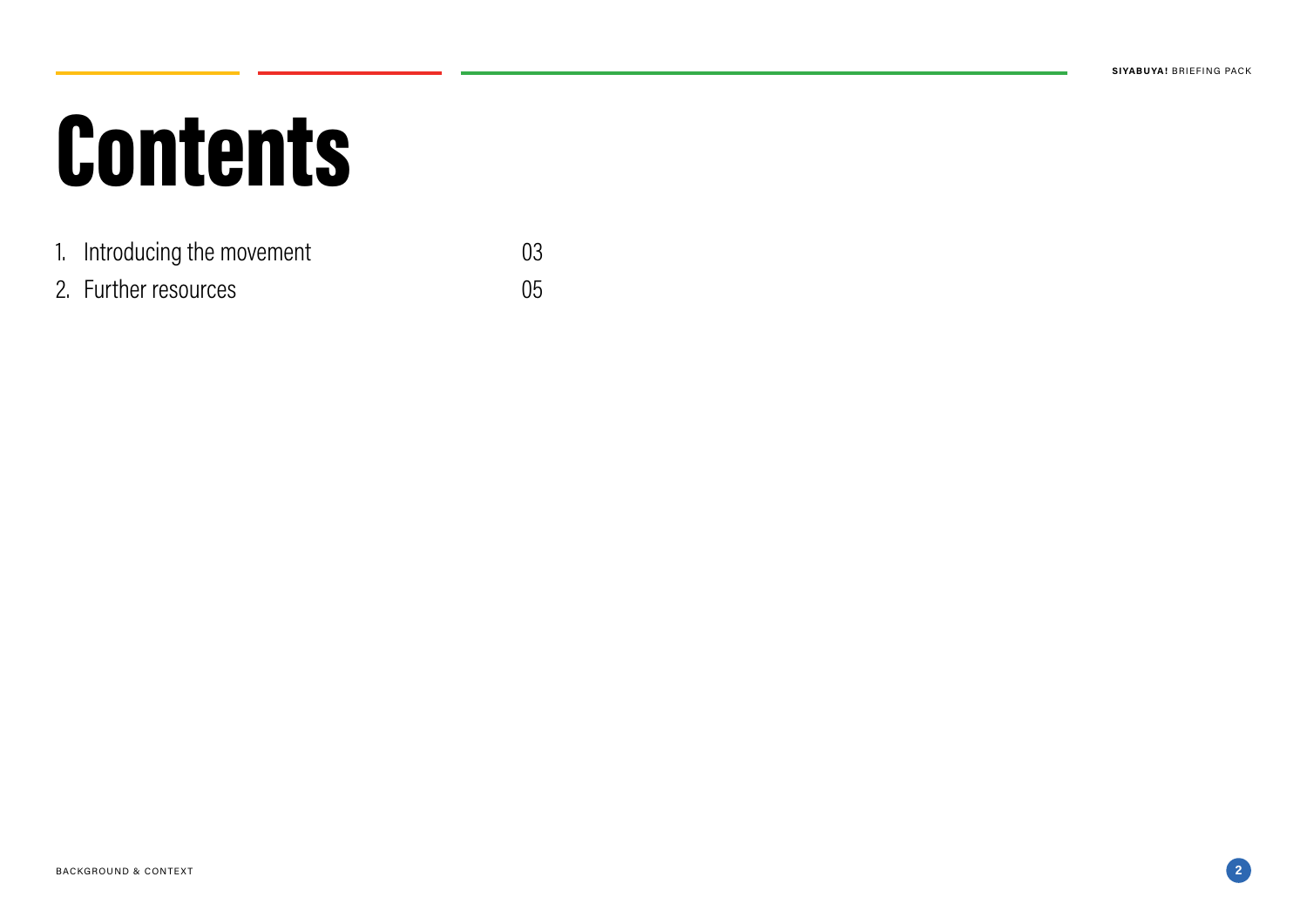# OTAINTRODUCING THE MOVEMENT

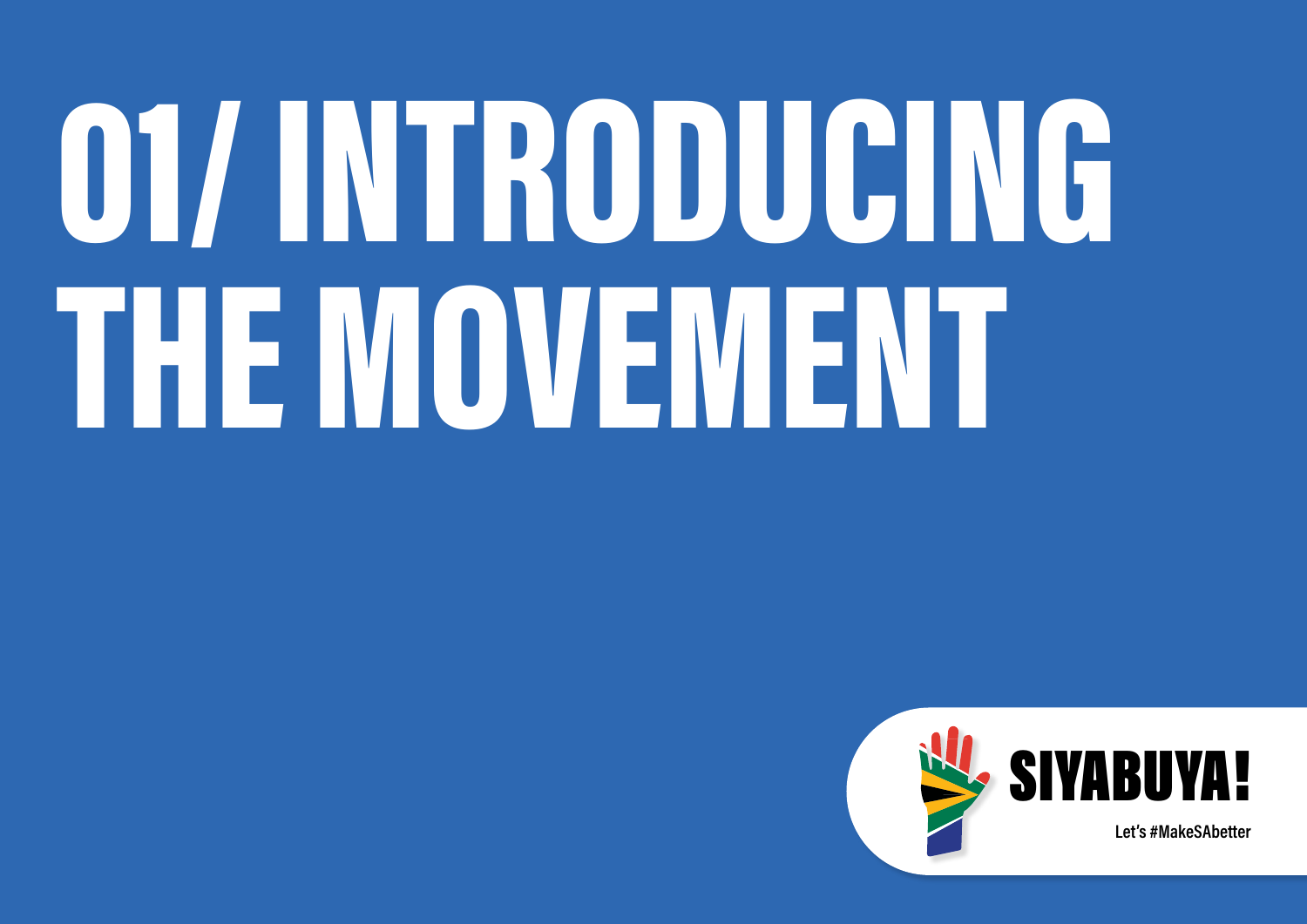### Introducing the movement

Siyabuya is a new movement that aims to bring together people across the country who are working for economic recovery and helping others.

Siyabuya aims to take that fighting spirit that is already emerging and multiply it into energy, enthusiasm and determination to work together across all of our many divides. We can't let the virus defeat us – we must believe we can win, and act together on that belief.

Hence the name. Siyabuya means we are coming back stronger. The word is often used during soccer matches where the fans of a team would chant "Siyabuya!" meaning that our team will come back stronger, focused and determined in the second half to win the match.

There are outstanding examples, every day, where people and organisations are working hard to undo the damage the coronavirus has done to our people and our economy. Siyabuya wants to build a network of those who share the intent that South Africa can emerge stronger from this pandemic if a concerted effort went into building up the social and economic fabric of society.

The movement has three focus areas:

- 1. Public health is first because unless we beat the virus through physical distancing, mask-wearing, sanitising and being vaccinated, our recovery will always be hampered. Siyabuya will also work with collaborators to educate communities on the efficacy of the vaccines and ensure that we share accurate information with the South African public about the vaccines and the importance of attaining herd immunity.
- 2. The second focus area is **jobs and the economy** because without sustainable livelihoods and a revived economy, any comeback would be hollow. Small businesses are a jobcreating engine and they must be supported in order to grow. Siyabuya wants every business to flourish.
- 3. The third is food relief and security. The Covid pandemic is creating a second pandemic in the form of hunger on a scale we have never seen before. We know that millions of children are going hungry, and that means their parents are starving too. There is no reason why anyone should starve in South Africa whether there's a pandemic raging or not. Food security is the basis for a sustainable recovery and a stable nation.

Siyabuya will seek, through action, analysis and public and high-level engagement, to make South Africans determined to overcome the economic impact of the coronavirus pandemic. It will work closely with all stakeholders who want South Africa to emerge from the pandemic stronger than it was when the crisis started

There are outstanding examples, every day, where people and organisations are working hard to undo the damage the coronavirus has done to our people and our economy.

We will know that we are successful when there is a large coalition of supporters across society – from civil society, business, trade unions and in government – for the actions we advocate to facilitate a revival.

Together, we can adopt Siyabuya and act to #MakeSAbetter a reality for South Africa.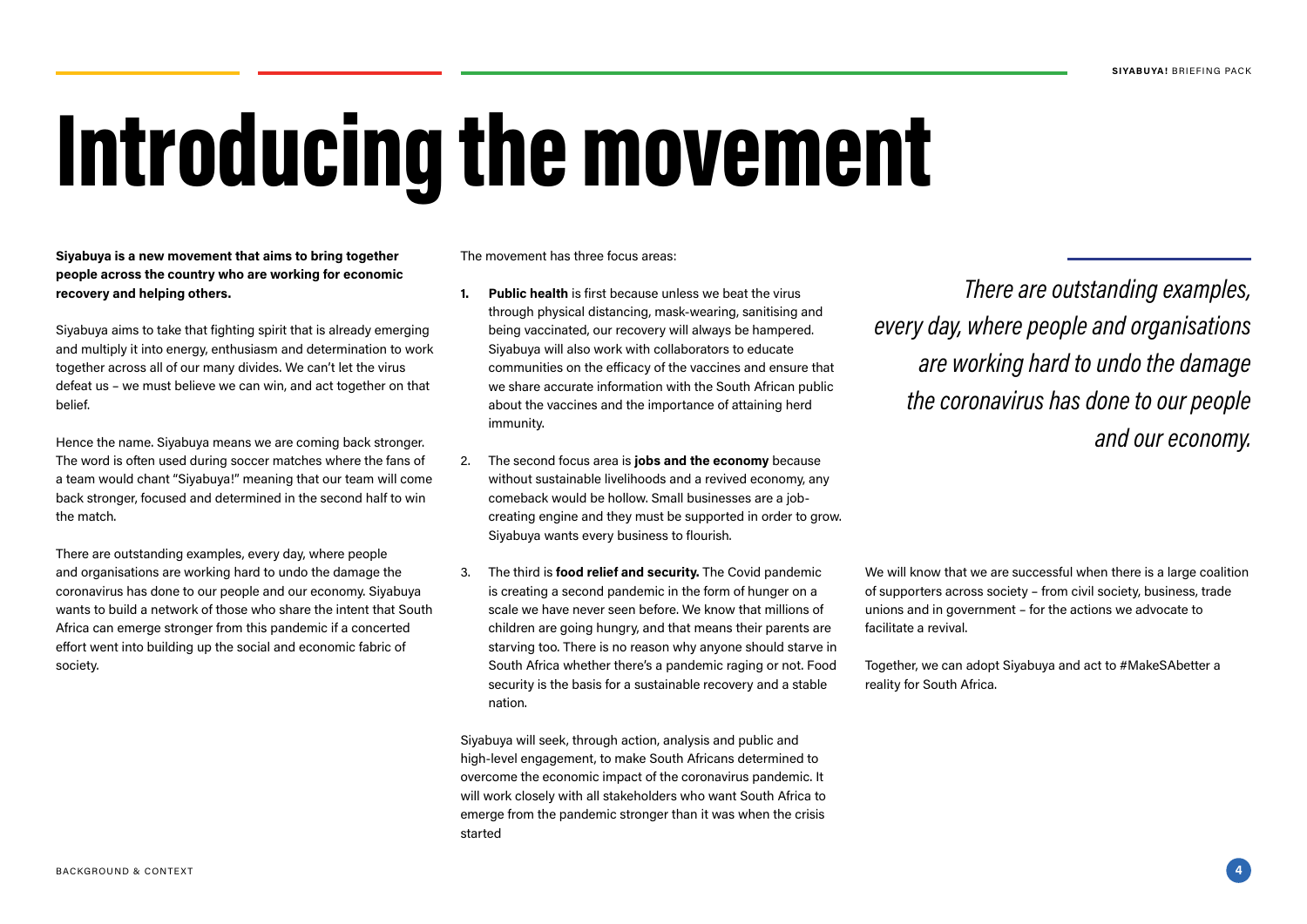# 02/EURTHER RESOURCES

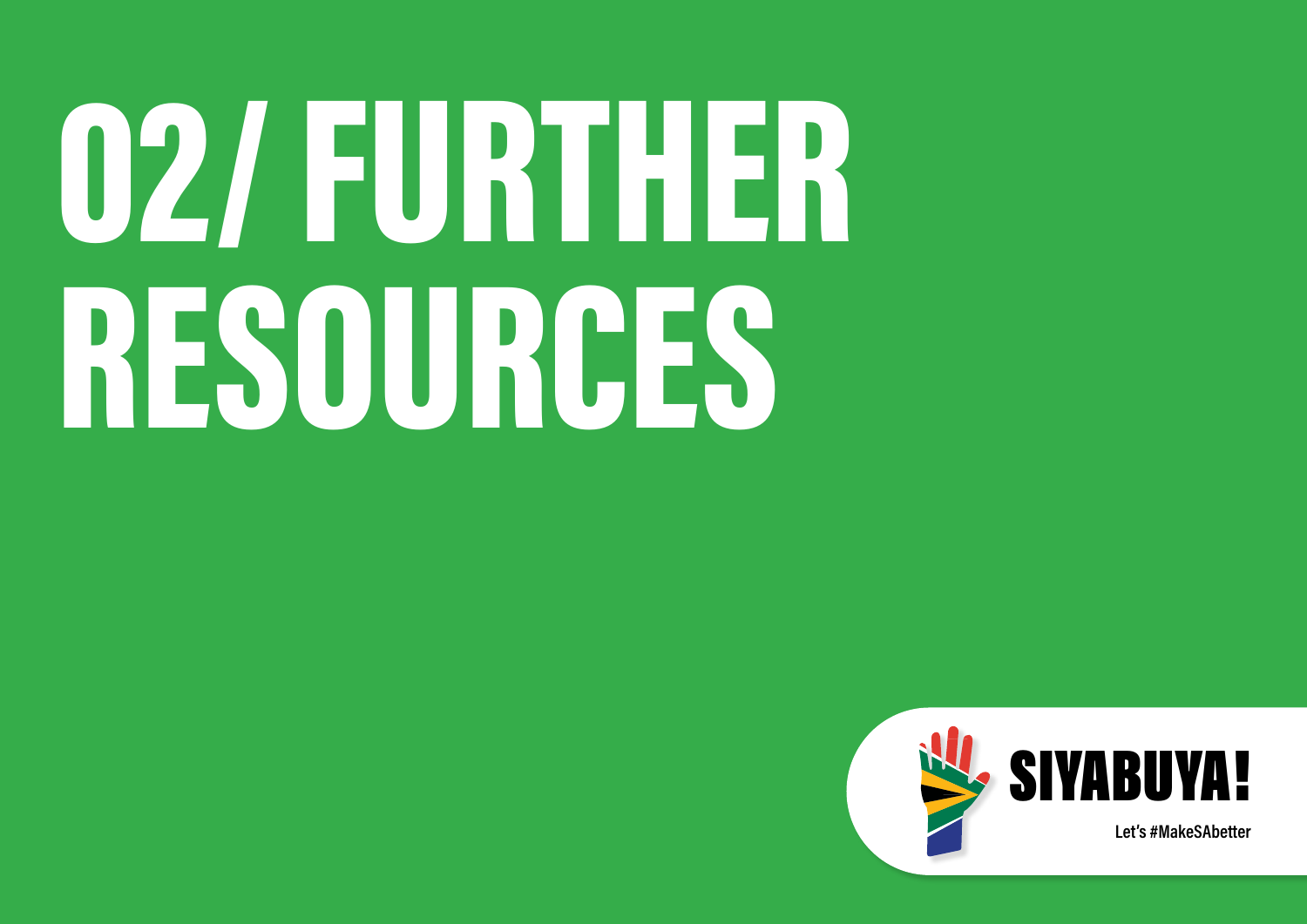# About Siyabuya

Siyabuya believes South Africa can emerge stronger from the coronavirus pandemic. It aims to build networks across the country of people who share this belief and are working to achieve it. Those who are helping others, creating jobs and feeding the poor, are setting examples others can emulate.

Siyabuya! #MakeSAbetter hopes to instil a common sense of mission, built from the ground up, through ordinary South Africans engaged in active citizenry to improve their fortunes and the lives of those around them.

For more information about the movement, visit our website at [siyabuya.org.za](http://siyabuya.org.za)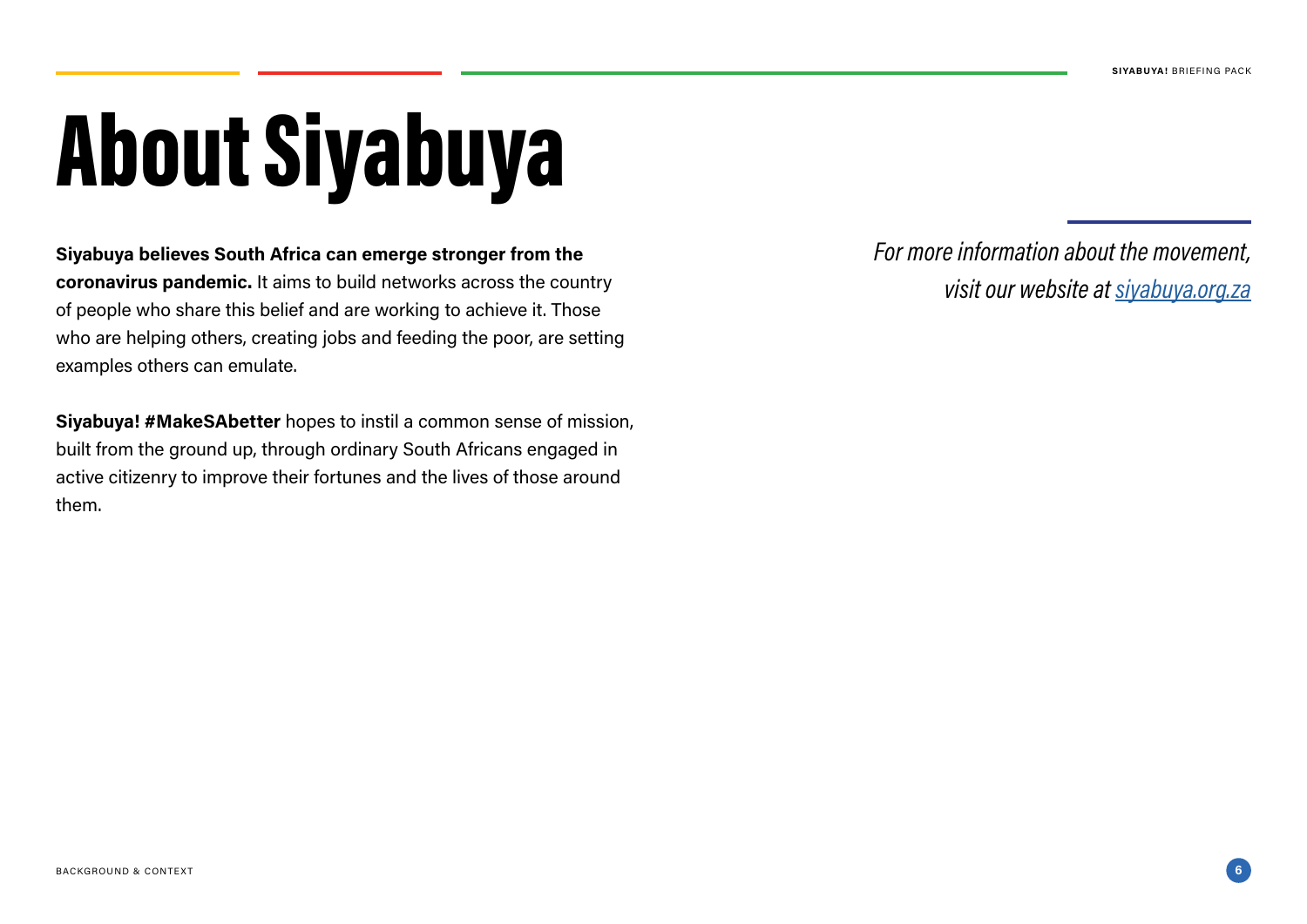## The origins of the movement

The COVID pandemic is destroying lives and livelihoods in South Africa. Every person in the country is affected, particularly people who are poor, people who lose their jobs and people who get infected. Siyabuya is the way out. By working together, we will help South Africa to come back stronger from the pandemic by taking care of each other to defeat the COVID-19 virus and rescue ourselves and others from its destruction.

This means we must defeat COVID-19 and its enablers and make SA better, with a new culture of being South African; taking care of myself, my family and my community by adopting public hygiene habits (mask, sanitise, physical distance), getting immunised, feeding people who need food and creating jobs by letting every business flourish.

The experts and the evidence prove that if we do this there will be fewer infections from COVID-19, food on every table and more jobs. The real hero of Siyabuya is every ordinary person who #MakeSAbetter by wearing a mask, using sanitiser, keeping a distance from others, getting vaccinated, who helps to feed a hungry person and who creates a job.

### In short The journey

In April 2020, as the first Covid-19 pandemic scythe cut through South Africa with an economy-shattering hard lockdown and the first wave of recorded infections exploding, it was clear to the team at the FairPlay Movement that life would be different from then on.

As the virus forged a new normal, the FairPlay Movement cast its attention to the horizon to imagine how South Africa could come back from the ravages of the pandemic.

FairPlay, founded in October 2016 by Francois Baird, a South African-born entrepreneur, had until then focused its attention on building alliances with organisations to promote strategies to defend communities made vulnerable by predatory trade practices.

Baird, a founder of Baird's CMC, an international communications management consultancy, and former Africa chairman of Edelman, the world's largest public relations company, aimed to bring the influence and expertise of global and local networks to bear on solutions that would make a difference to vulnerable communities.

Over the five years of its existence the FairPlay Movement and its panel of expert advisors had built up a weight of experience on how to tackle such challenges and had recorded successes notably in agriculture, tackling large-scale poultry and sugar import dumping and the impact it has had on local producers and jobs.

As these strategies evolved, they tapped into a network of businesses and civil society organisations who were willing to resource a movement that would mobilise people in South Africa to rescue themselves and their communities.

The FairPlay team quickly realised that the challenges of Covid-19, however, would be at another level as people succumbed to infection, economic activity plummeted, and millions of jobs were shed in the greatest "black swan" moment in living memory.

So, the FairPlay team applied themselves to consider what strategies they could generate with others to make a comeback from the pandemic.

As these strategies evolved, they tapped into a network of businesses and civil society organisations who were willing to resource a movement that would mobilise people in South Africa to rescue themselves and their communities.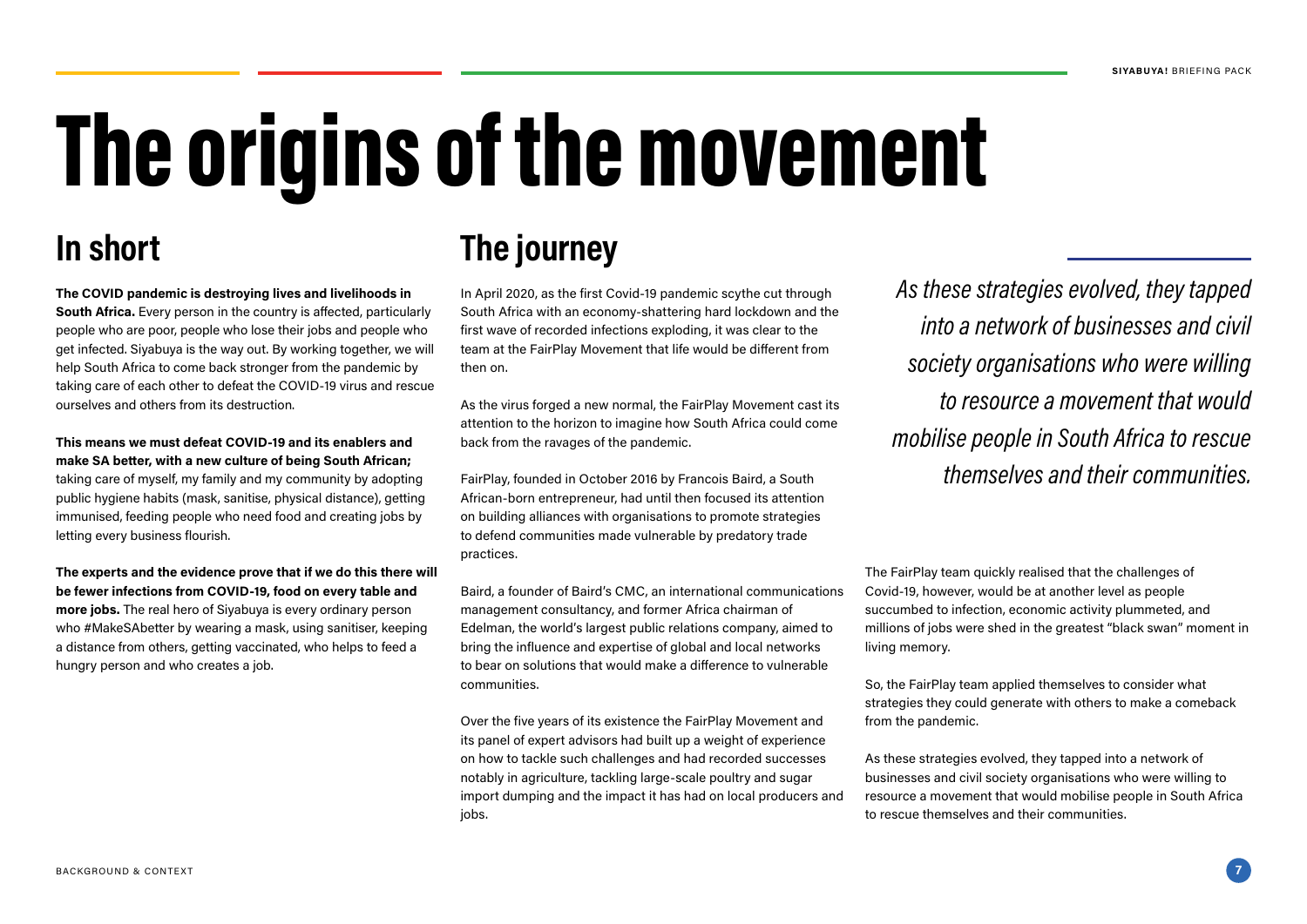As the idea developed so too did the realisation that that this challenge needed to be tackled with its own energy and focus and the idea of the Siyabuya movement took shape and was born. The Siyabuya movement encourages the people to #MakeSAbetter.

#Siyabuya is building a network of those with shared intent and a powerful but simple idea: that South Africa could emerge out of the pandemic better if a concerted effort went into building up the social and economic fabric of society.

Within that observation lies a great challenge. No organisation can singlehandedly rebuild the fabric of society as South Africa's social cohesion and its economy, stressed before the pandemic, were showing even greater strain as the crisis grew.

The golden thread of rebuilding the fabric of the South African society is instilling trust, because we all know that trust is fragile in SA. Since fear drives health communications, as it also does during the pandemic, trust is further eroded. People feel disempowered not knowing where to turn when needs are rising, and while resources are rapidly declining.

Without a sense of a common purpose built from the ground up, without ordinary South Africans engaged in active citizenry, grand top-down plans struggle to get enough traction to make an impactful difference.

How do you solve such a complicated problem? There is no silver bullet, but so much is already happening, quietly and powerfully by ordinary South Africans with good hearts and iron resolve, which could mobilise us all.

What was needed, and what Siyabuya aims to unlock, is the catalytic effect of good examples of active citizenry; connecting the dots of disparate networks in businesses, labour, religion, government and civil society to focus resources and resolve; and to enable a self-help movement of "civicness" of all individuals of goodwill in SA to encourage economic growth.

Let all the active citizens in South Africa adopt Siyabuya and take credit for rescuing themselves and their communities, thereby encouraging everyone to assume the same posture and join in the Siyabuya effort. By convening on the basis of a shared purpose and a common vision, Siyabuya builds trust in the socio-economic fabric of community-based active citizenry and the bonds between civic institutions.

Having consulted with experts about the most urgent lives and livelihood focus areas, Siyabuya decided to focus on a threepronged approach-

- 1. PUBLIC HEALTH: Because unless we beat the virus through continued physical distancing, mask-wearing, sanitising and being vaccinated, we will not #MakeSAbetter.
- 2. JOBS AND THE ECONOMY: Because without restored livelihoods and a revived economy, any comeback would be hollow.
- 3. FOOD RELIEF: Because if children suffer daily hunger then parents are starving too. There is no reason why anyone should starve in South Africa, because there is enough food for everyone, whether there is a pandemic raging or not.

### The idea Leadership

The pandemic will have a long tail of destruction. We must all do what is right, right now and understand that the future depends on what we do today.

Young people arguably have the biggest stake in a better tomorrow. That is why we turned to the extraordinary talents of Melene Rossouw for leadership.

An attorney with 13 years' experience, founder of the Women Lead Movement and with an impressive list of national and international achievements, Melene is the external leader of Siyabuya teaming up with Ashoek Adhikari, a Cape Town based lawyer and business consultant to manage the operations of Siyabuya.

They are supported by Francois Baird and a team of volunteers and recruits with appropriate skills. There are no salaried staff working on Siyabuya.

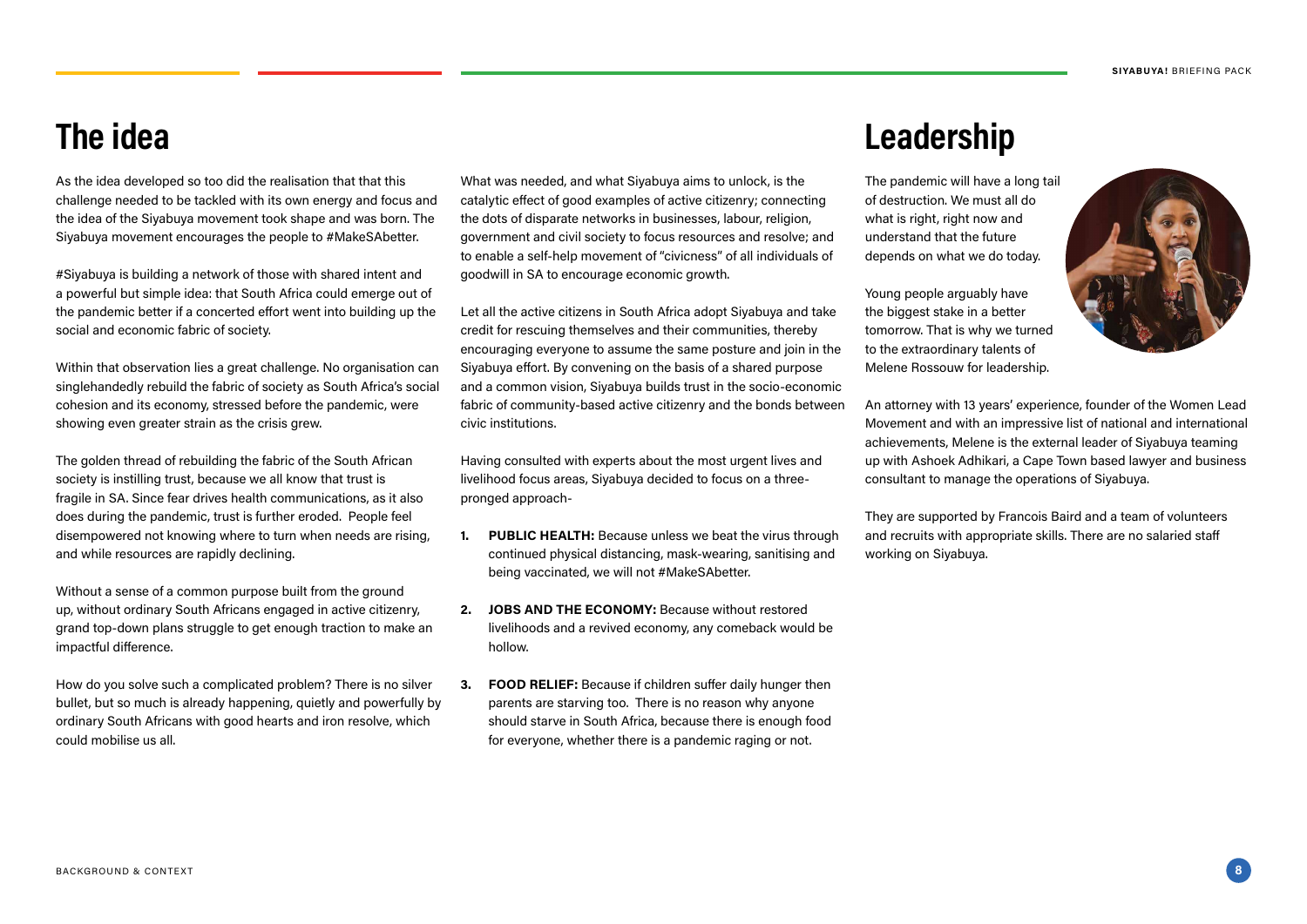### The work of Siyabuya

Therefore, Siyabuya is a call to action for jobs and restoration of livelihoods; for food relief and security; and for taking care of our health. To live, despite the pandemic. For pragmatism over ideology.

Through Siyabuya we aim to:

- Reframe the public narrative from fear to living sensibly with Covid-19 risks;
- Support, coordinate and where appropriate, initiate actions that will save and create jobs – and let all business flourish; and
- Bring people and organisations together to support those who need help to #MakeSAbetter during and after the pandemic.

The initiative will focus on specific actions that should be taken to facilitate in making SA better through action motivated by an enhanced sense of community amongst all South Africans.

We will know that we are successful:

- When there is a large coalition of supporters across society from civil society, business, trade unions and in government – for the actions we advocate to facilitate Siyabuya;
- When key influencers adopt Siyabuya proposals to make SA better as their ideas and as a public meme;
- When the focus on unemployment and jobs begins to override the focus on political control; and

• When there is evidence that private individuals adopt public behaviours that limit pandemic risks.

We will be working closely with all stakeholders who intend South Africa to emerge more successfully from the pandemic than it entered.

Together, we can adopt Siyabuya and act to #MakeSAbetter as a reality for South Africa.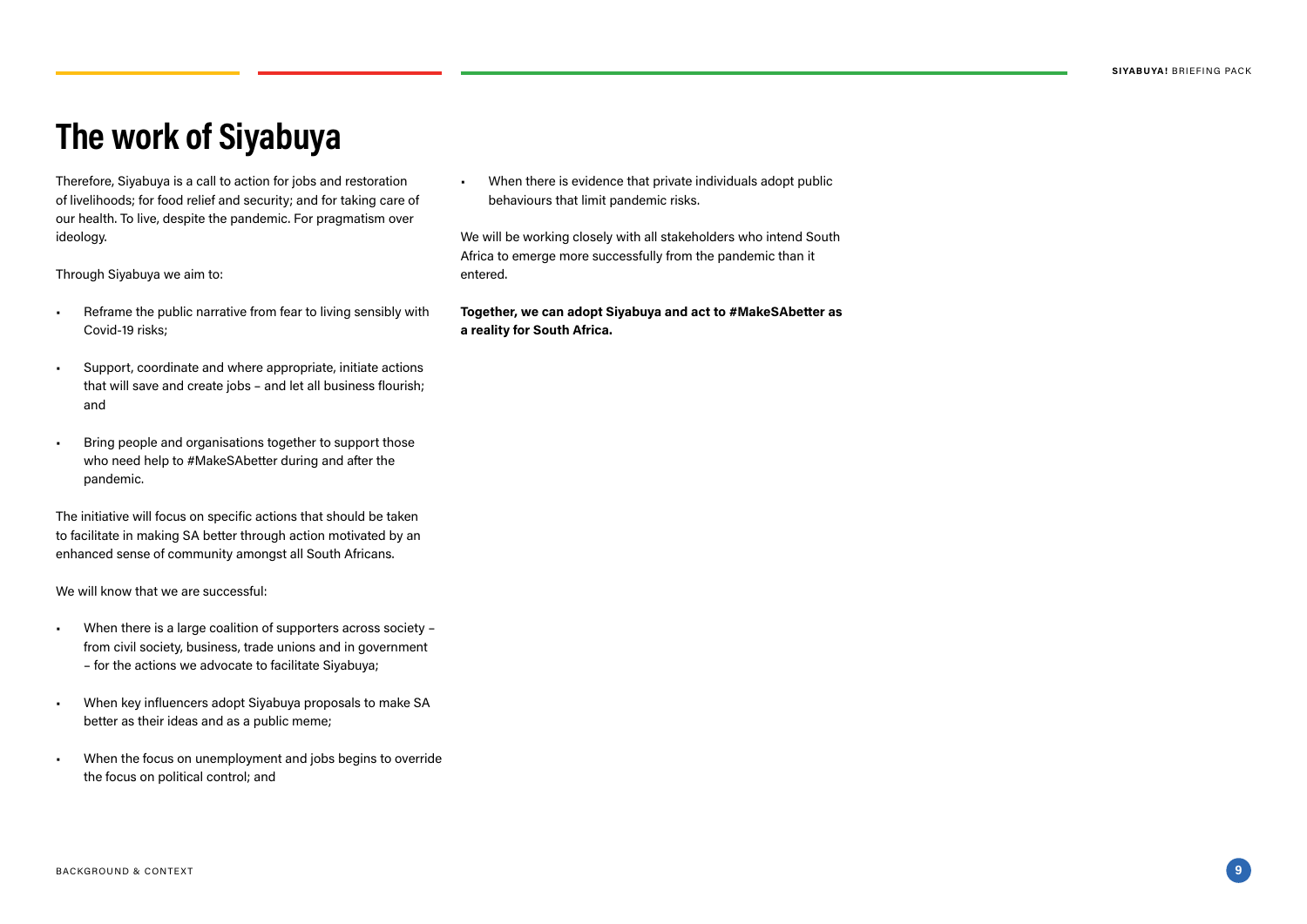## Biography: Melene Rossouw

Melene Rossouw is an internationally recognised gender and human rights activist, global award winner, public speaker, moderator, facilitator, strategist and consultant.

In the last few years she has received a string of local and international awards and has been named one of Africa's most influential women.

She is an attorney by profession with 13 years' experience in the private, governmental and non-governmental sectors. Melene graduated from the University of the Western Cape with a Bachelor of Laws (LL.B) and Master of Laws (LL.M) specialising in the area of Public and Constitutional Law.

Melene has served in respected offices such as the Constitutional Court of South Africa, Western Cape High Court, the Presidency of South Africa and two national government ministries.

Her accolades include being selected by the prestigious Obama Foundation as an Obama Leader in Africa (2018) and as a Mandela Washington Fellow by the US Department of State in 2019.

In October 2020, she was selected as one of the 100 Most Influential Young Africans and made the Top Ten list of Most Influential Young Africans by Africa Youth Awards. She was also recently named as one of the 100 Most Influential South Africans.

In 2021, Melene was appointed as a Play Your Part Ambassador by Official Brand South Africa responsible for promoting a positive and compelling brand image for South Africa.

She has a strong focus on gender equality and women's rights. In 2017, she co-founded Women Lead Movement and currently serves as the Executive Director of the organisation. In 2019, she was selected as one of 11 Spokeswomen in Africa for the Global Campaign on Gender Equality by the US based ONE Global Campaign. She has subsequently participated in three more global campaigns such as #YoursInPower and #PassTheMic that respectively reached more than 750 000 and 250 million people globally.

Melene is also a member of the African Women Leadership Network, which is a movement supported by UN Women and the African Union as well as the Public Speaking Association of Southern Africa.

In 2020, Melene was selected by Junior Chamber International (JCI) as one of the Top Ten Outstanding Young Persons of the World honourees in the category for World Peace/Human Rights. She was selected by JCI South Africa as a Top Outstanding Young Person in South Africa and by Avance Media as one of the 100 Most Influential Women in Africa 2020.

Through her work she has initiated and led educational and advocacy programmes and interventions online and in communities reaching thousands of people in South Africa alone.

Melene has served in respected offices such as the Constitutional Court of South Africa, Western Cape High Court, the Presidency of South Africa and two national government ministries... Her accolades include being selected by the prestigious Obama Foundation as an Obama Leader in Africa (2018) and as a Mandela Washington Fellow by the US Department of State in 2019.

Melene has led highly complex public engagement processes on pertinent issues affecting the country and communities.

She is often called upon to participate in engagements and share her expertise on issues relating to democracy, governance, active citizenry, and gender equality on national, regional and international platforms.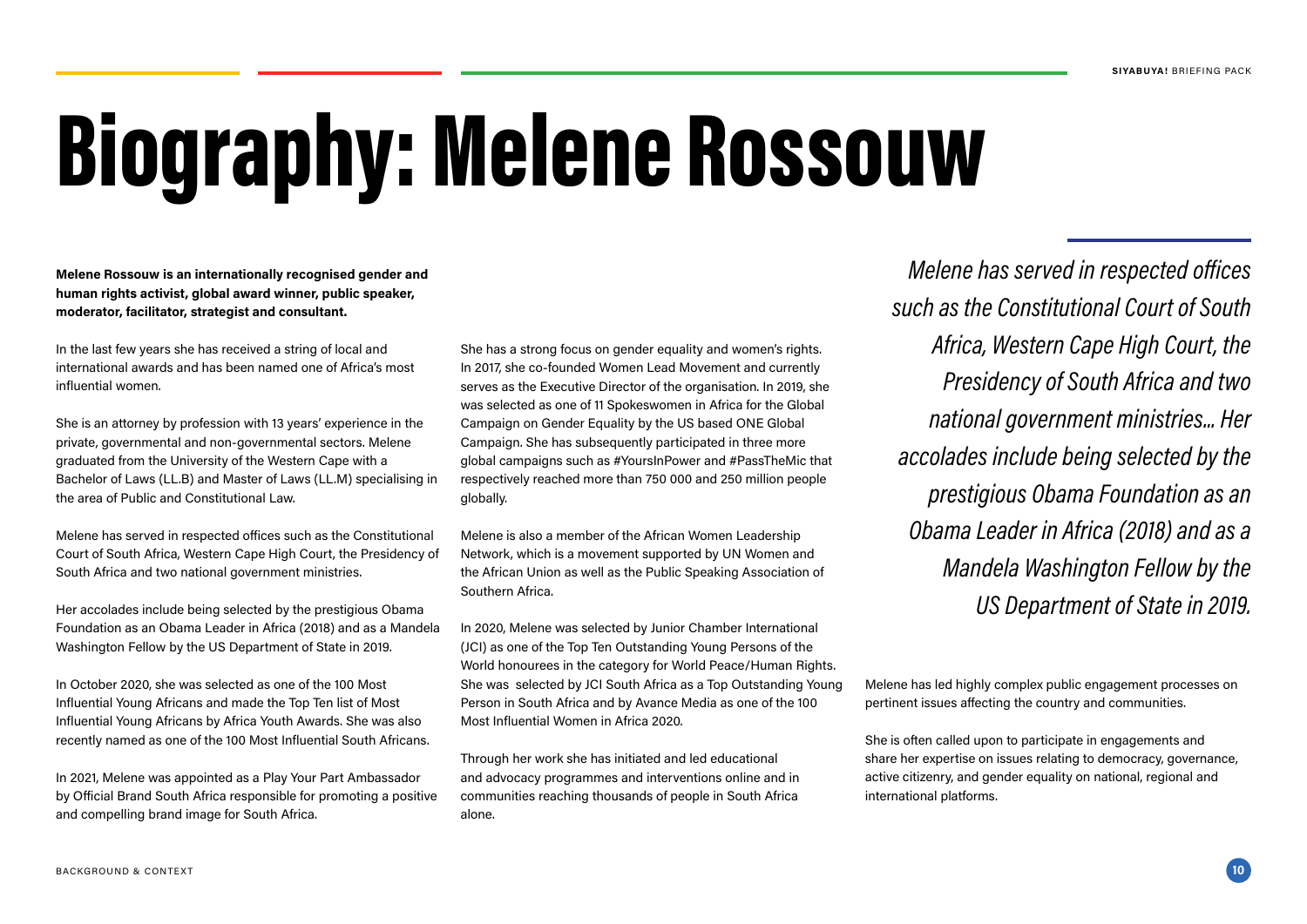## Image & logo downloads

### Melene Rossouw images Movement logo



Studio portrait (vertical) (1343 x 2015 pixels)



Speaking portrait (horizontal) (940 x 640 pixels)



On-stage portrait (horizontal) (1280 x 853 pixels)



Logo (various options) (Available as high-res jpeg, png and PDF)

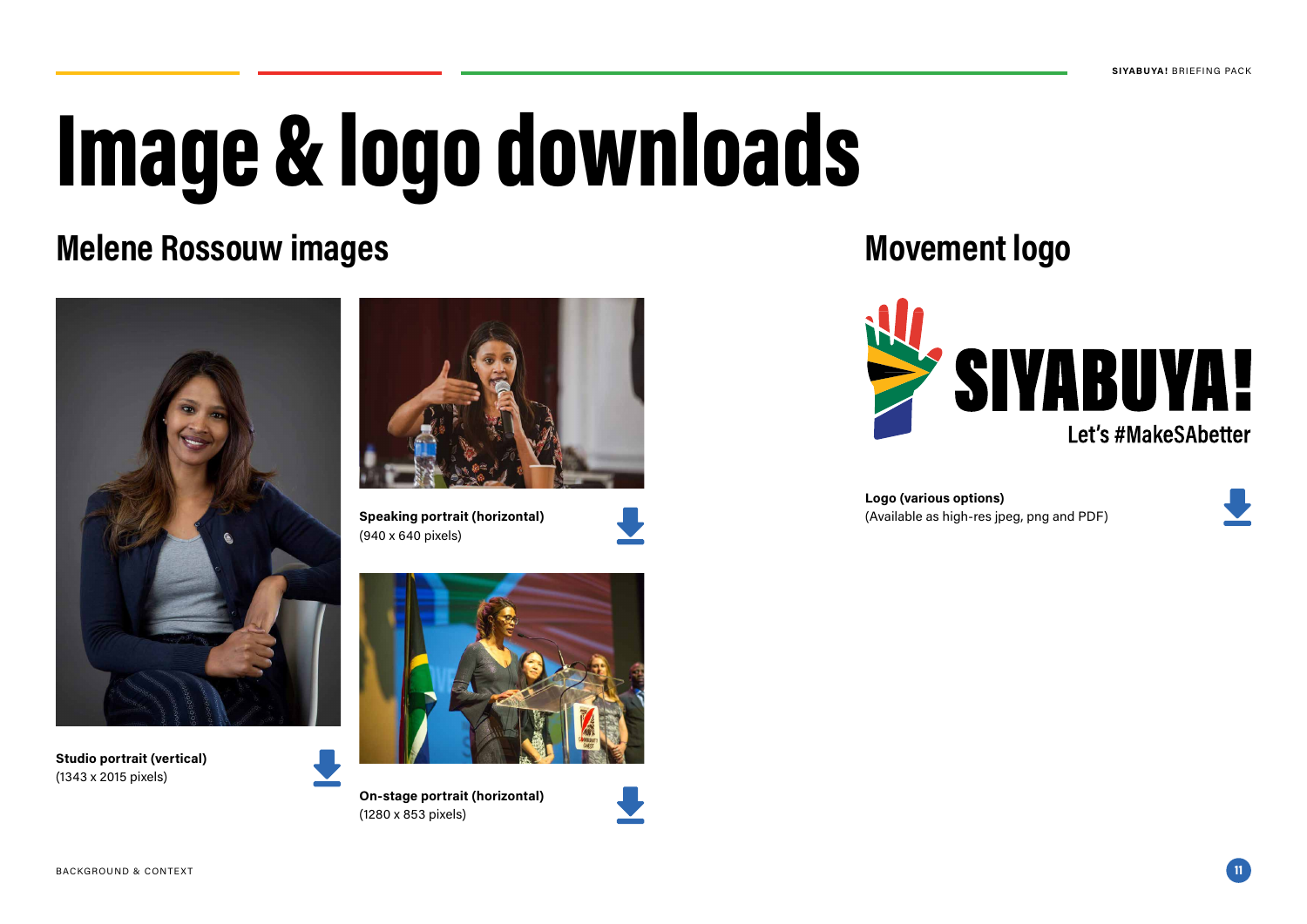# Media enquiries

Please address all media enquiries and requests for interviews or commentary to:

### Themba Hlengani

Siyabuya Media Relations themba.hlengani@siyabuya.org.za +27 76 561 5067